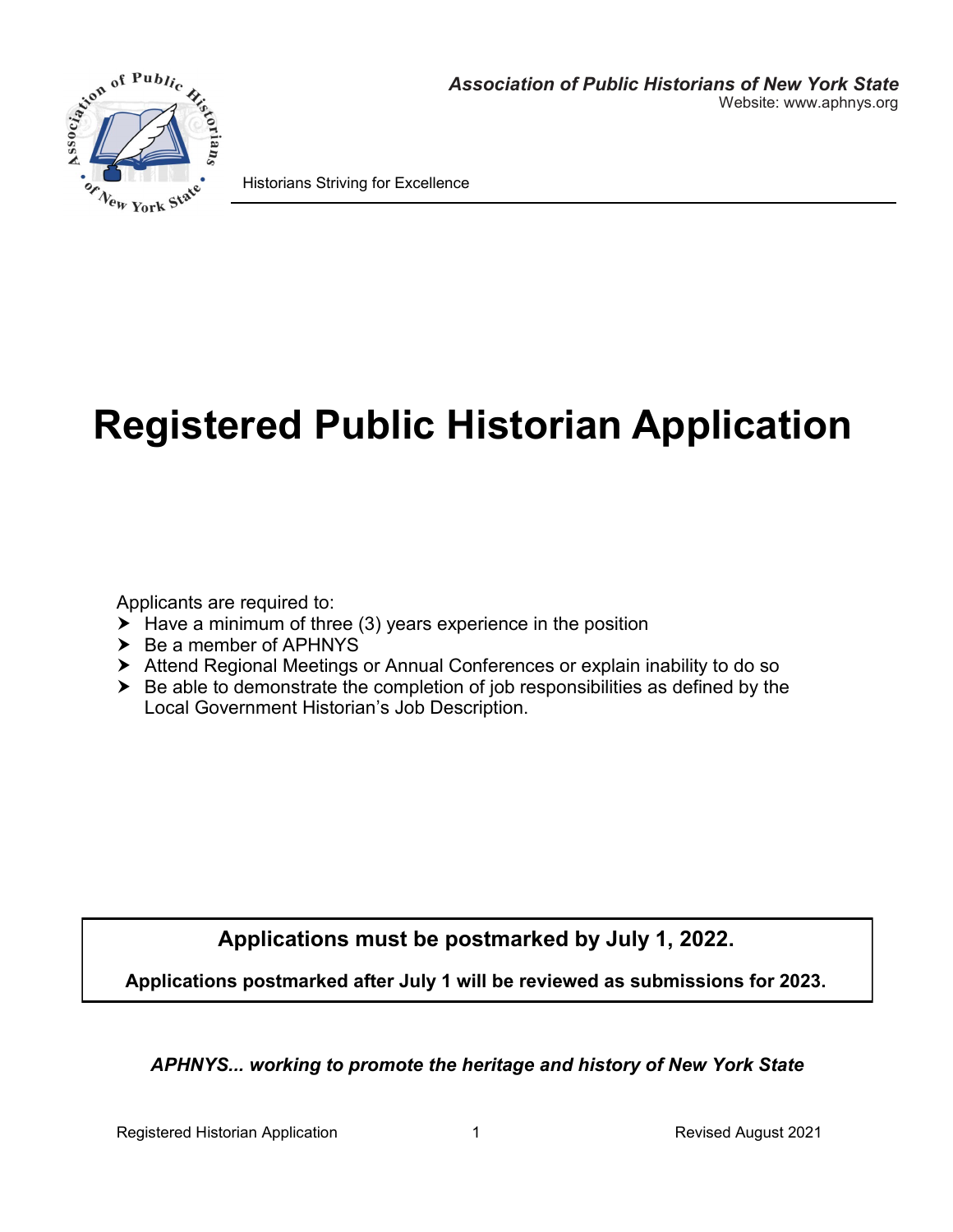# **PART 1: You and Your Municipality**

|                                                                                                                                                                                                           | Position: _______ Historian ___________ Deputy Historian                                    |                                                                                                                |
|-----------------------------------------------------------------------------------------------------------------------------------------------------------------------------------------------------------|---------------------------------------------------------------------------------------------|----------------------------------------------------------------------------------------------------------------|
|                                                                                                                                                                                                           |                                                                                             |                                                                                                                |
|                                                                                                                                                                                                           | (Provide copy of appointment)                                                               |                                                                                                                |
|                                                                                                                                                                                                           |                                                                                             |                                                                                                                |
|                                                                                                                                                                                                           |                                                                                             |                                                                                                                |
|                                                                                                                                                                                                           |                                                                                             |                                                                                                                |
|                                                                                                                                                                                                           |                                                                                             | Population of Your Municipality as of 2010 Census: ______________ (or 2020 Census (if avail.) _______________) |
|                                                                                                                                                                                                           | Approximate Annual Budget of Your Municipality: \$ _______________________                  |                                                                                                                |
|                                                                                                                                                                                                           |                                                                                             |                                                                                                                |
|                                                                                                                                                                                                           |                                                                                             |                                                                                                                |
|                                                                                                                                                                                                           |                                                                                             | Where do you perform your duties: _____ In an office provided by the municipality _______ In my home.          |
|                                                                                                                                                                                                           |                                                                                             |                                                                                                                |
| <b>Your Formal Education</b>                                                                                                                                                                              |                                                                                             |                                                                                                                |
|                                                                                                                                                                                                           | Please circle your highest level of education completed and provide a copy of your diploma: |                                                                                                                |
|                                                                                                                                                                                                           | High School/GED Associates Degree                                                           | Bachelors Degree Masters Degree<br>Doctorate                                                                   |
|                                                                                                                                                                                                           |                                                                                             |                                                                                                                |
|                                                                                                                                                                                                           |                                                                                             |                                                                                                                |
|                                                                                                                                                                                                           |                                                                                             |                                                                                                                |
| <b>Your Continuing Education</b>                                                                                                                                                                          |                                                                                             |                                                                                                                |
| College Courses: Please provide a copy of your attendance certificate or proof of registration for college courses<br>audited, enrolled, or degree oriented taken via classroom, Internet, or home study. |                                                                                             |                                                                                                                |
| <b>Date</b>                                                                                                                                                                                               | Location                                                                                    | <b>Course Title</b>                                                                                            |
|                                                                                                                                                                                                           |                                                                                             |                                                                                                                |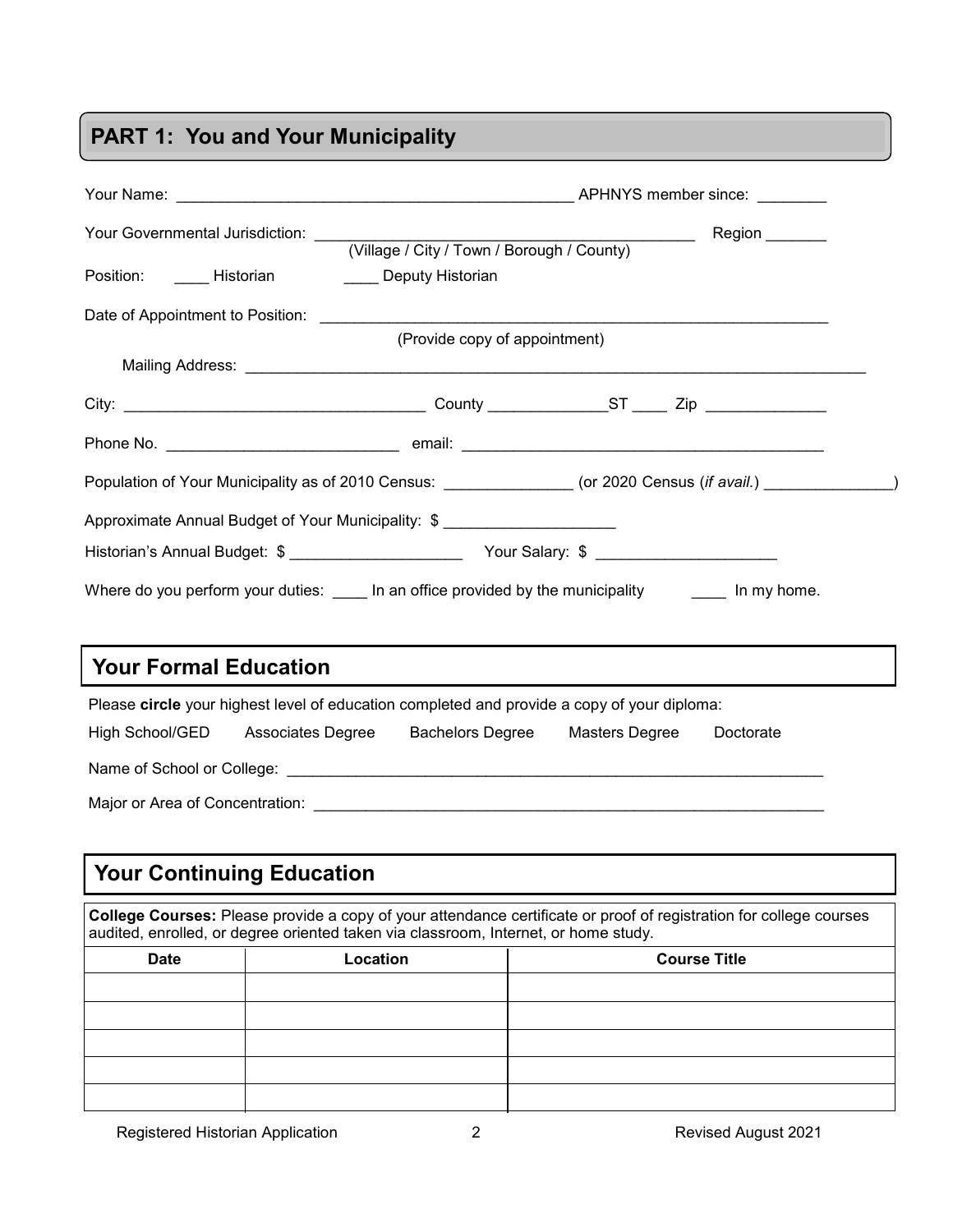**History-related Workshops and Seminars:** Please provide a copy of your attendance certificate or proof of registration for workshops or seminars sponsored by NYS Archives (SARA), Documentary Center for Applied Historical Research (University of Albany) or other State Agency.

| <b>Date</b> | Location | <b>Course Title</b> |
|-------------|----------|---------------------|
|             |          |                     |
|             |          |                     |
|             |          |                     |
|             |          |                     |
|             |          |                     |

| Education Courses: Please provide a copy of your attendance certificate or proof of registration for participation in |
|-----------------------------------------------------------------------------------------------------------------------|
| historically-oriented education courses offered by a school district, BOCES, Empire College, Elderhostels, or Educa-  |
| tion in Retirement program.                                                                                           |

| <b>Date</b> | Location | <b>Course Title</b> |
|-------------|----------|---------------------|
|             |          |                     |
|             |          |                     |
|             |          |                     |
|             |          |                     |
|             |          |                     |

| APHNYS Conferences: Please provide a copy of your attendance certificate or proof of registration for participation<br>in APHNYS State-wide Conferences. |          |                     |
|----------------------------------------------------------------------------------------------------------------------------------------------------------|----------|---------------------|
| <b>Date</b>                                                                                                                                              | Location | <b>Course Title</b> |
|                                                                                                                                                          |          |                     |
|                                                                                                                                                          |          |                     |
|                                                                                                                                                          |          |                     |
|                                                                                                                                                          |          |                     |
|                                                                                                                                                          |          |                     |

| APHNYS Regional Meetings: Please provide a copy of your attendance certificate or proof of registration for partic-<br>ipation in APHNYS Regional Meetings. |          |                     |  |
|-------------------------------------------------------------------------------------------------------------------------------------------------------------|----------|---------------------|--|
| <b>Date</b>                                                                                                                                                 | Location | <b>Course Title</b> |  |
|                                                                                                                                                             |          |                     |  |
|                                                                                                                                                             |          |                     |  |
|                                                                                                                                                             |          |                     |  |
|                                                                                                                                                             |          |                     |  |
|                                                                                                                                                             |          |                     |  |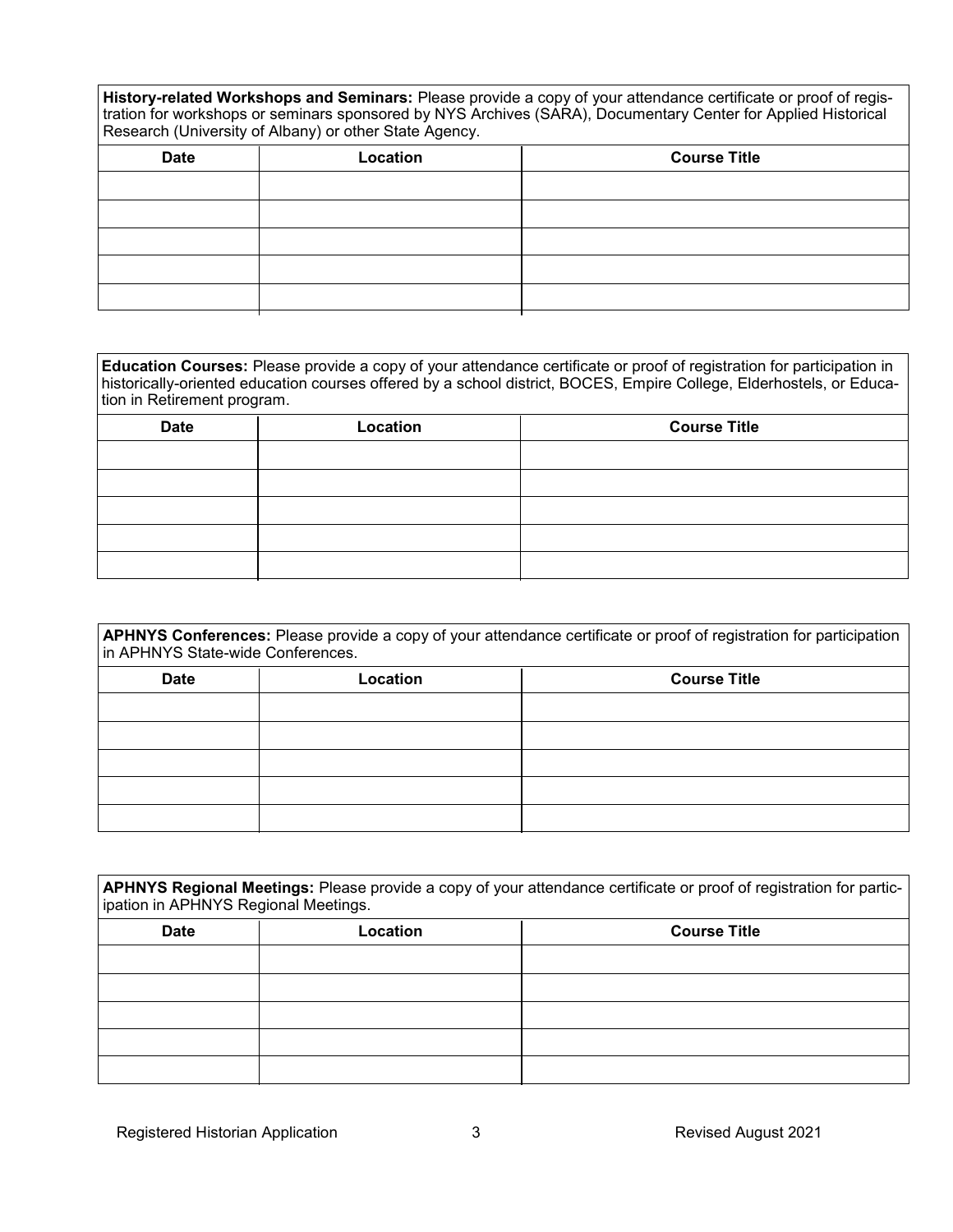# **PART 2: Your Work Experience as a Public Historian**

#### **Instructions for Work Experience Checklist**

For each of the four (4) work areas defined in the Local Government Historian's Job Description:

- **Check ALL that you have accomplished as historian or deputy historian.**
- **Attach two (2) different examples of your work for each area. (A total of 8 examples for the four areas.)**
- Make all samples 8.5x11". You may reduce images to fit the 8.5x11" size.
- **Important:** Identify each example by placing the corresponding item number in the upper right-hand corner of the sample as shown below. An example cannot be used more than once.

#### **Area 1. Research & Writing Example.**

If you have written a book, photocopy the cover or title page showing your name as author. Do not send the whole book. Number the sample 1.2.

**Area 2. Teaching & Public Presentations Example.** If you have created a historical exhibit, send photographs of the exhibit and indicate the purpose of the exhibit and where it was displayed. Number the sample 2.8.



Images of America Series © 2008 Arcadia Publishing



Civil War Veterans Display at Public Library-2011

# **Area 3. Historic Advocacy Example.**

If you conducted a Cultural Resource Inventory, copy a page from the final report showing your participation. Number the sample 3.1.

Page from the town-wide Reconnaissance Level Historic Survey completed in August 2011 showing my participation in the survey activities.

Survey used to determine which properties would be designated at the local, state and national levels.

#### **Area 4. Organization & Advocacy Example.**

If you have written a grant application, photocopy the cover letter submitted with the application or page showing you as the applicant. Number the sample 4.4.

Grant application to Preserve New York seeking funding for conducting the town-wide Reconnaissance Level Historic Survey.



**3.1**

**2.8**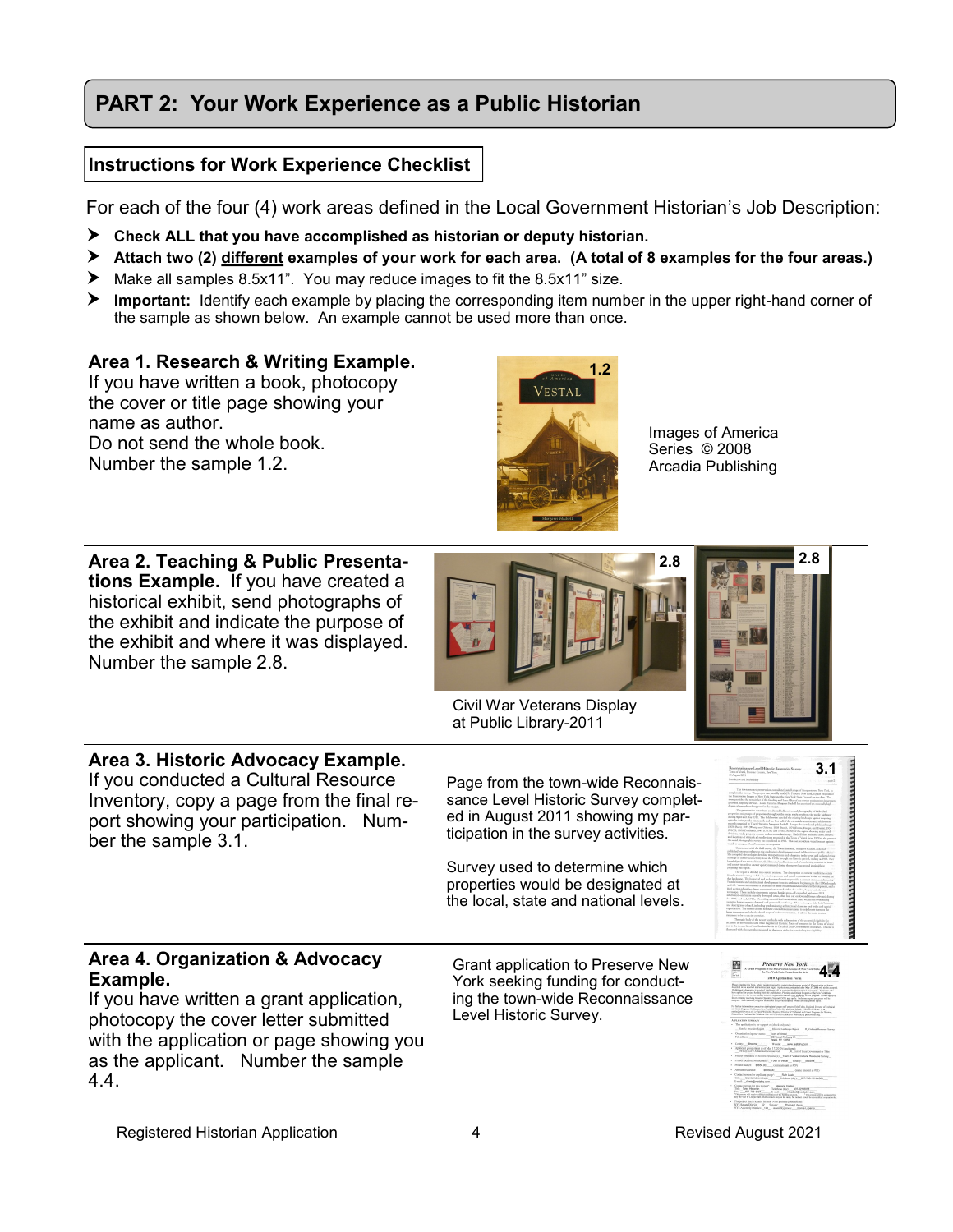## **Work Experience Checklist**

**Check ALL you have completed (at least two in each section) AFTER becoming a historian or deputy historian. Provide two examples from each area for a total of 8 examples. Note: An example cannot be used more than once.**

#### **1. Research & Writing—Have you written or developed:**

- ❑ 1.1 An article for a magazine or newspaper.
- $\Box$  1.2 A book.
- ❑ 1.3 A booklet.
- ❑ 1.4 Text for a community publication.
- ❑ 1.5 Text for an exhibit.
- $\Box$  1.6 A brochure.
- ❑ 1.7 A research file on a local topic.
- $\Box$  1.8 A website.
- $\Box$  1.9 Other:

The "Historian's Manual" section on aphnys.org, details several topics, including:

- Research, Write and Publish
- Teach Local History
- Development Public Presentations
- Create a Display
- Conduct Oral or Video Interviews
- Identify and Preserve Historic Properties
- Preserve Documents and Photographs
- **2. Teaching & Public Presentations—Have you:**
	- ❑ 2.1 Taught a course or class on local history.
	- ❑ 2.2 Served as a resource for a teacher.
	- ❑ 2.3 Worked with a student or individual interested in local history.
	- ❑ 2.4 Spoken to a community group, with or without a slide show.
	- ❑ 2.5 Spoken on radio or television about your community.
	- ❑ 2.6 Assisted in creating a video or film about your community.
	- ❑ 2.7 Served as a consultant to a historical agency.
	- ❑ 2.8 Created a historical exhibit.
	- $\Box$  2.9 Other:

#### **3. Historical Preservation and Advocacy—Have you:**

- ❑ 3.1 Conducted a Cultural Resource Inventory.
- ❑ 3.2 Identified historic structures in your community.
- ❑ 3.3 Prepared or assisted in the preparation of a NYS or National Register nomination.
- ❑ 3.4 Managed a marker program.
- $\Box$  3.5 Answered questions about the historical significance of places or properties.
- ❑ 3.6 Worked on the preservation of records.
- $\Box$  3.7 Provided recommendations to government agencies, public libraries, or historical organizations.
- $\Box$  3.8 Other:

#### **4. Organization & Advocacy—Have you:**

- ❑ 4.1 Conducted a commemoration of a historical anniversary.
- ❑ 4.2 Participated in a civic or patriotic observance.
- ❑ 4.3 Organized a fundraiser.
- ❑ 4.4 Written a grant application.
- $\Box$  4.5 Lobbied for or developed legislative initiatives for the promotion of community history.
- ❑ 4.6 Served as a consultant to a historical organization.
- ❑ 4.7 Served on a committee or study group regarding your community's history.
- $\Box$  4.8 Other: